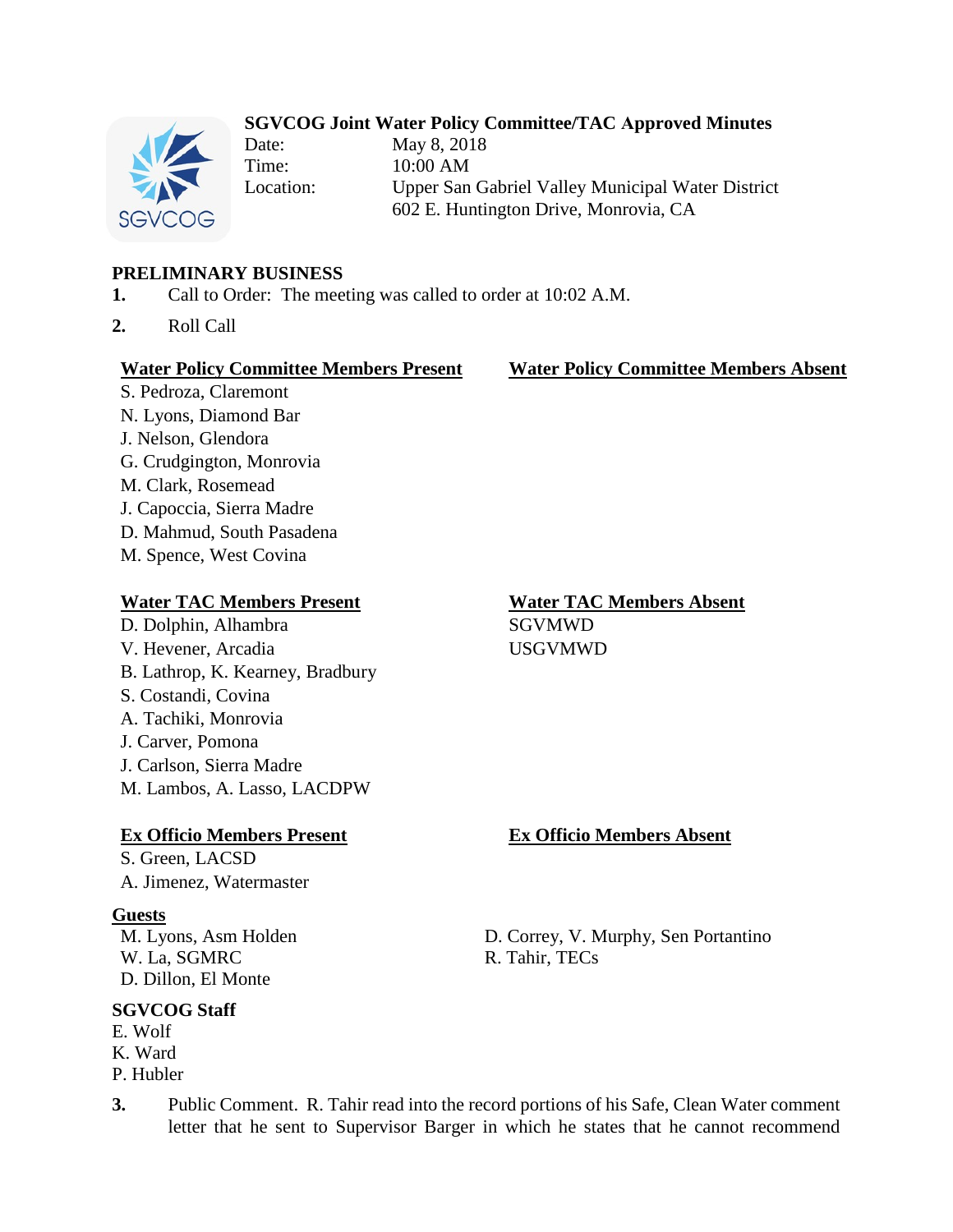moving forward with the proposed stormwater tax plan for the following reasons:

- TMDLs were improperly established and incorrectly applied to various receiving waters.
- The State Auditor's report found that the Regional Board failed to consider the costs associated with the 2012 permit.
- A verdict in favor of ongoing litigation challenging the validity of the MS4 permit process, including E/WMPs, may eliminate the need for the stormwater tax.

# **CONSENT CALENDAR**

**4.** Water Committee/TAC Meeting Minutes – 4/10/2018 **There was a motion to approve the minutes. (M/S: J. Nelson/J. Cappocia). [MOTION PASSED]**

| AYES:           | Claremont, Diamond Bar, Glendora, Monrovia, Rosemead, Sierra Madre, South |
|-----------------|---------------------------------------------------------------------------|
|                 | Pasadena, West Covina, Alhambra, Arcadia, Bradbury, Covina, Pomona,       |
|                 | <b>LACDPW</b>                                                             |
| <b>NOES:</b>    |                                                                           |
| <b>ABSTAIN:</b> |                                                                           |
| <b>ABSENT:</b>  | SGVMWD, USGVMWD                                                           |

## **PRESENTATION ACTION ITEMS DISCUSSION ITEMS INFORMATION ITEMS**

**5.** Safe, Clean Water update The committee received a presentation on the SCW program draft of April 12, 2018. Members provided the following comments:

- There was a recommendation to consider basing the parcel tax on runoff coefficient rates found in the *Hydrology Manual* produced by the Los Angeles Department of Public Works.
- M. Lombos stated that the Stakeholder Advisory Committee would receive an update on the taxing method at its May 30<sup>th</sup> meeting, including more information of LIDAR, the technology the County will use to detect impermeable surface.
- D. Mahmud stated her view that the program should include \$20 million over 5 years for scientific studies to update the basin plan—an amount equal to the County's proposed amount in support of education and training programs.
- J. Cappocia recommended removing the Open Space seat on the Watershed Area Steering Committee and limiting the number of Community Stakeholder seats to one.
- D. Mahmud reported the County's timeline. The BOS will conduct a public hearing on June  $26<sup>th</sup>$ , by which time a new draft of the program will be available.
- Mahmud expressed concerns that the Credit, Rebate, Incentive program has yet to be released.
- **6.** Legislative Updates:
	- SB 1133 (Portantino). The bill, which allows permittees to fund scientific studies aimed at updating the Basin Plan, passed out of the Senate Environmental Quality (EQ) committee with major amendments that stripped all language stating specifically how the money must be spent. It is now at Appropriations. Staff will continue monitoring the bill.